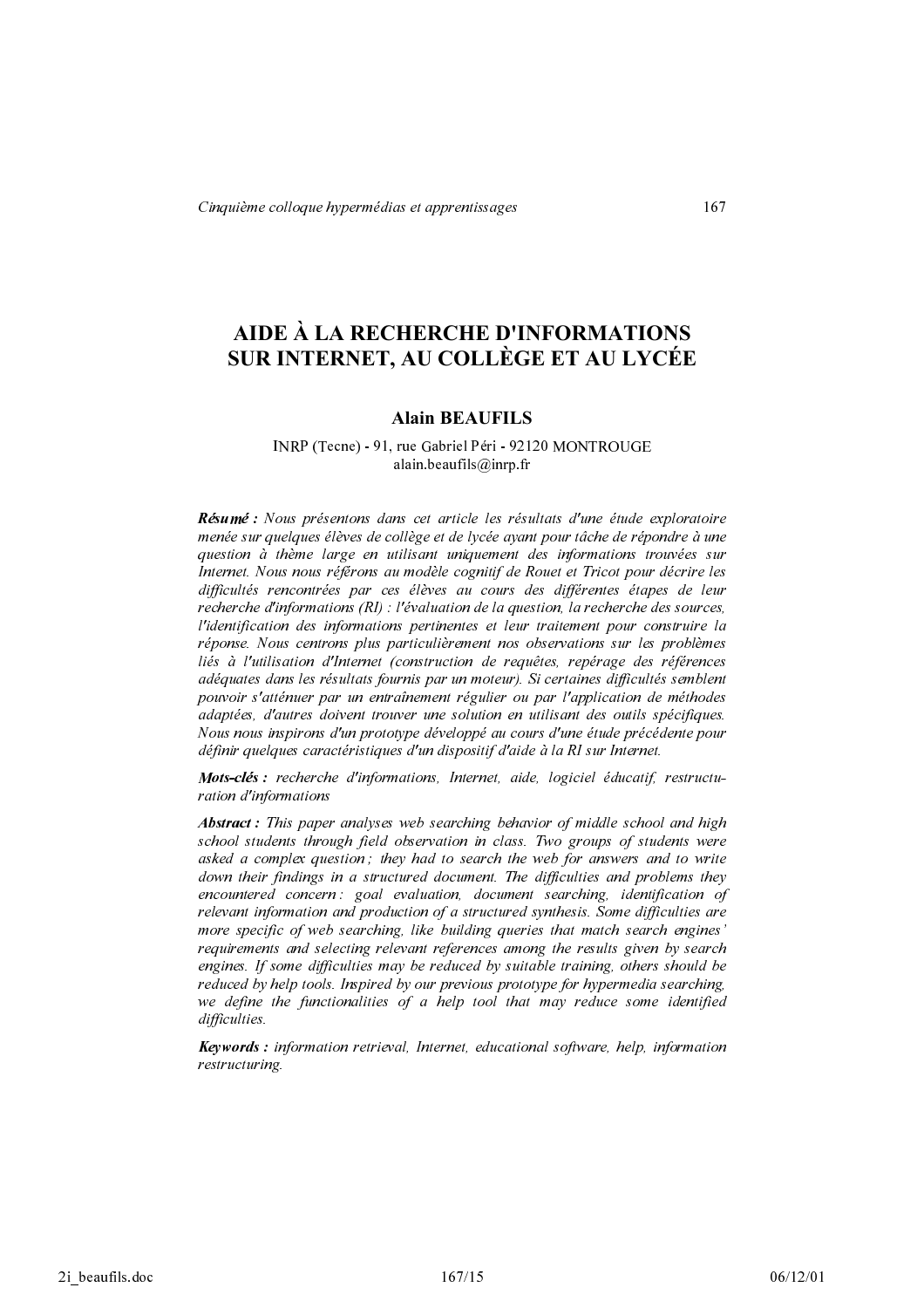## **INTRODUCTION**

La quantité d'informations dont peuvent disposer aujourd'hui les élèves de tous niveaux scolaires a fortement augmenté et n'a cessé de se valoriser grâce à une présentation multimédia de qualité croissante. Les supports se sont diversifiés (vidéo, CD-ROM, DVD-ROM ou Internet) tandis que les moyens de recherche et d'accès font de plus en plus appel aux nouvelles technologies, en particulier à l'informatique. Les activités de recherche documentaire se développent largement à l'école, au collège ou au lycée, vivement encouragées voire imposées par des directives institutionnelles. Par exemple, la mise en place dans les lycées des travaux personnels encadrés (TPE).

Le document est devenu un objet d'étude (Ferrandon, 1999) et la recherche d'informations est aujourd'hui une discipline transversale qui doit s'acquérir dès l'école primaire (Dinet, Rouet & Passerault, 1998). Or la recherche d'informations est une activité complexe qui met en jeu des processus cognitifs particuliers bien décrits par différents chercheurs, notamment par Rouet et Tricot qui en ont élaboré un modèle (Rouet & Tricot, 1998).

Depuis plusieurs années, nous nous intéressons aux problèmes de l'activité documentaire dans le secteur scolaire. Au cours de précédentes études basées sur l'observation de situations pédagogiques diverses (Beaufils, 1998a et 1998b), nous avons cherché à décrire les difficultés que rencontrent habituellement des élèves de différents niveaux lorsqu'ils cherchent des informations dans des bases documentaires de type hypermédia. Pour réduire certaines de ces difficultés, nous avons proposé des solutions méthodologiques ou instrumentales. Dans cet article, nous décrivons quelques difficultés cognitives ou techniques plus spécifiquement liées à la recherche d'informations sur Internet. Nous nous demandons notamment si les consignes et les outils que nous avons proposés pour faciliter l'exploitation de bases documentaires restreintes pourraient s'adapter au fonds documentaire plus complexe que constitue Internet.

## PRÉSENTATION GÉNÉRALE DE L'ÉTUDE

À quelques mois d'intervalle, nous avons conduit dans deux établissements scolaires de la banlieue parisienne (collège et lycée), deux observations complémentaires sur quelques élèves (trois élèves de quatrième et huit élèves de seconde). Dans les deux situations, les élèves étaient volontaires et ont accepté de traiter une question portant sur un thème relativement large en utilisant uniquement des informations trouvées sur Internet. Leur recherche était limitée aux seuls documents rédigés en langue française. L'activité s'est déroulée au CDI et comprenait une séance d'entraînement suivie de plusieurs sessions hebdomadaires d'environ une heure chacune (quatre sessions pour les élèves de quatrième, six sessions pour les élèves de seconde).

Les élèves engagés dans ce travail sont peu nombreux, de niveaux différents et répondent à des questions différentes. Il ne s'agit donc que d'une étude observatoire dont le seul objectif est de repérer des comportements et des processus qui paraissent se répéter dans certaines situations : par exemple, la manière dont les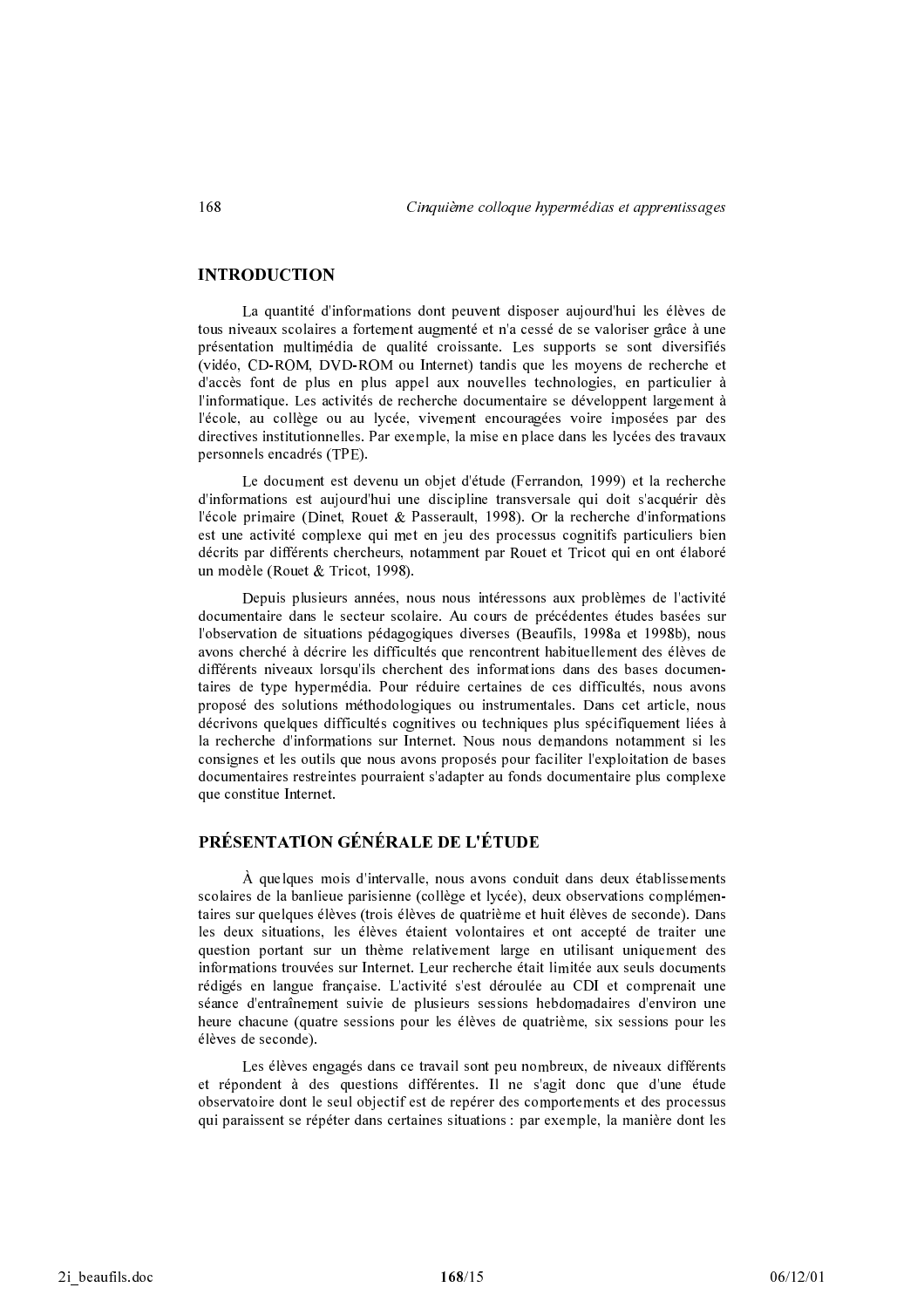élèves s'approprient des méthodes et des outils pour chercher des documents et les exploiter. Les résultats dont nous faisons état ici n'ont qu'une valeur relative et sont à considérer comme des pistes de réflexion propres à faire évoluer ces méthodes et ces outils ou à en imaginer de nouveaux qui pourront ensuite être testés au cours d'études plus approfondies.

## **MÉTHODE**

#### Les questions posées aux élèves

Les questions suivantes ont été posée aux différents groupes :

1. aux élèves de quatrième : L'enfance victime de la violence des adultes. Sa représentation en littérature, dans la chanson et au cinéma (donner quelques exemples).

2. aux élèves de seconde (filles): Les efforts faits par les femmes pour améliorer leur statut et leur image vous paraissent-ils avoir eu des résultats positifs dans tous les domaines de la vie?

3. aux élèves de seconde (garçons): Quels sont les effets et les dangers à court et à long terme des différentes substances absorbées par les sportifs ? Ou'en pensez-vous ?

Ces questions abordent volontairement des thèmes plutôt larges et sont d'une certaine complexité : plusieurs concepts s'articulent et plusieurs domaines se croisent. Répondre à ces questions demande un certain temps de préparation (compréhension de l'énoncé et choix de stratégies diversifiées). Plusieurs explorations successives sont nécessaires avant de disposer d'un volume d'informations suffisant. La construction de la réponse oblige à un travail de synthèse et de restructuration.

#### Le modèle cognitif

Pour conduire nos observations, nous nous référons au modèle cognitif de Rouet & Tricot (1998). D'après ce modèle, les processus mis en œuvre au cours d'une recherche d'informations se déroulent selon trois étapes fondamentales qui se répètent de façon cyclique tout au long de l'activité jusqu'à ce que le but de la recherche soit atteint. Ces étapes sont 1) l'évaluation du besoin d'informations ressenti par le sujet pour résoudre le problème ou répondre à la question, 2) la sélection, dans l'environnement exploré, des sources susceptibles de contenir les informations recherchées, 3) le traitement des informations trouvées qui, combinées les unes aux autres et intégrées aux connaissances que le sujet possède déjà sur le domaine, servent à construire la solution du problème ou la réponse à la question.

Nous tenons compte du fait qu'Internet présente des différences importantes avec les bases documentaires sur CD-ROM que nous avons utilisées au cours des observations précédentes : les documents y sont beaucoup plus nombreux, non validés et aucune description générale des contenus, tels que table des matières ou index, n'est directement consultable. Pour trouver des informations dans cette masse de documents, il est nécessaire de recourir à des outils de recherche spécifiques et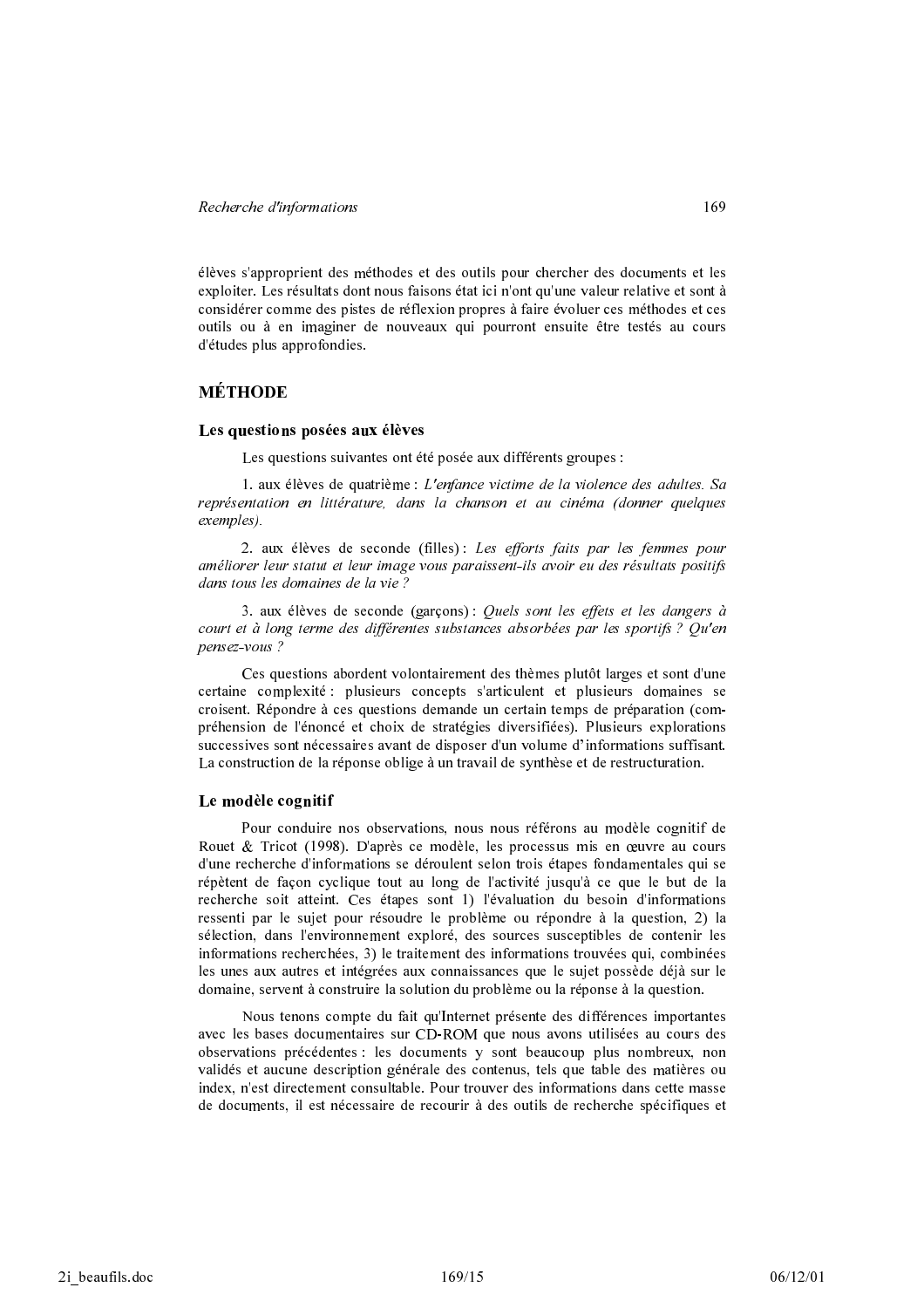souvent complexes. En fait, la recherche d'informations (RI) sur Internet donne lieu à deux processus qui se succèdent : dans un premier temps, une recherche documentaire aboutissant à trouver les références de documents supposés pertinents et dans un deuxième temps, la consultation de ces documents dans le but d'y trouver des informations pertinentes (Dinet, Rouet & Passerault, 1998).

À côté des modèles cognitifs théoriques proposés par les chercheurs, des pédagogues comme Yves Léveillé ou Hélène Guertin (Groupe Formanet)<sup>1</sup> proposent des méthodes de travail basées sur l'observation et sur la pratique pour guider la RI sur Internet. Si l'on compare ces méthodes entre elles, des similitudes apparaissent, notamment dans la manière de planifier l'activité. Dans la plupart des cas, on retrouve les trois étapes fondamentales modélisées par Rouet et Tricot. Les conseils et les consignes que nous avons donnés aux élèves en début d'activité s'apparentent à ces méthodes.

#### Les outils et les consignes

Chaque élève a utilisé deux dispositifs d'accompagnement distincts. D'une part un dossier individuel de *recherche de documents* créé à l'aide du métamoteur Copernic, d'autre part un dossier individuel de *prise de notes* créé à l'aide d'un logiciel de traitement de texte.

Le métamoteur Copernic a été utilisé pour formuler les requêtes, lancer les recherches et recueillir les résultats. Plusieurs raisons nous ont amenés à choisir ce logiciel, en particulier sa puissance et sa rapidité (plusieurs moteurs fonctionnent simultanément et une limite au nombre de documents à trouver par moteur peut être fixée à l'avance). L'ergonomie générale est claire et relativement facile à mémoriser par les élèves. Après chaque recherche, les résultats sont présentés sous forme d'une liste de références aux documents trouvés. Les élèves peuvent adapter la présentation de cette liste en fonction de leurs besoins, par exemple trier, cocher ou effacer certaines références. De plus, ils ont la possibilité de conserver tous les résultats (listes des références et documents téléchargés). En revanche, ils ne peuvent pas regrouper en une liste unique les résultats sélectionnés à la suite de recherches distinctes.

Le dossier de *prise de notes* remplissait la double fonction de guide méthodologique et d'aide mémoire. Il a été créé pour fixer les états intermédiaires du travail, favorisant à la fois la planification de la recherche et l'archivage des éléments trouvés ou produits. Il comprend deux parties : l'une réservée aux notes diverses (indices, mots clés, plan provisoire de la réponse, projets de requêtes, sélection d'adresses), l'autre réservée à l'élaboration de la réponse.

Dans le cadre de cette étude, il n'a pas été possible de regrouper les deux dispositifs de *recherche* et de *prise de notes* en un seul outil de travail, un peu à la manière du prototype que nous avons développé au cours d'une précédente étude et que nous avons installé dans une base documentaire hypermédia (Beaufils, 1998b)<sup>2</sup>.

<sup>1</sup> Formanet - Groupe d'échange entre pédagogues, notamment sur les problèmes de recherche d'informations sur Internet (http://www.ac-poitiers.fr/pedago/coll-lyc/formanet/sommaire.htm).

<sup>2</sup> La description détaillée de ce prototype peut être consultée à l'adresse suivante : http://www.inrp.fr/Recherche/Terminees/9699/Rec40117.htm.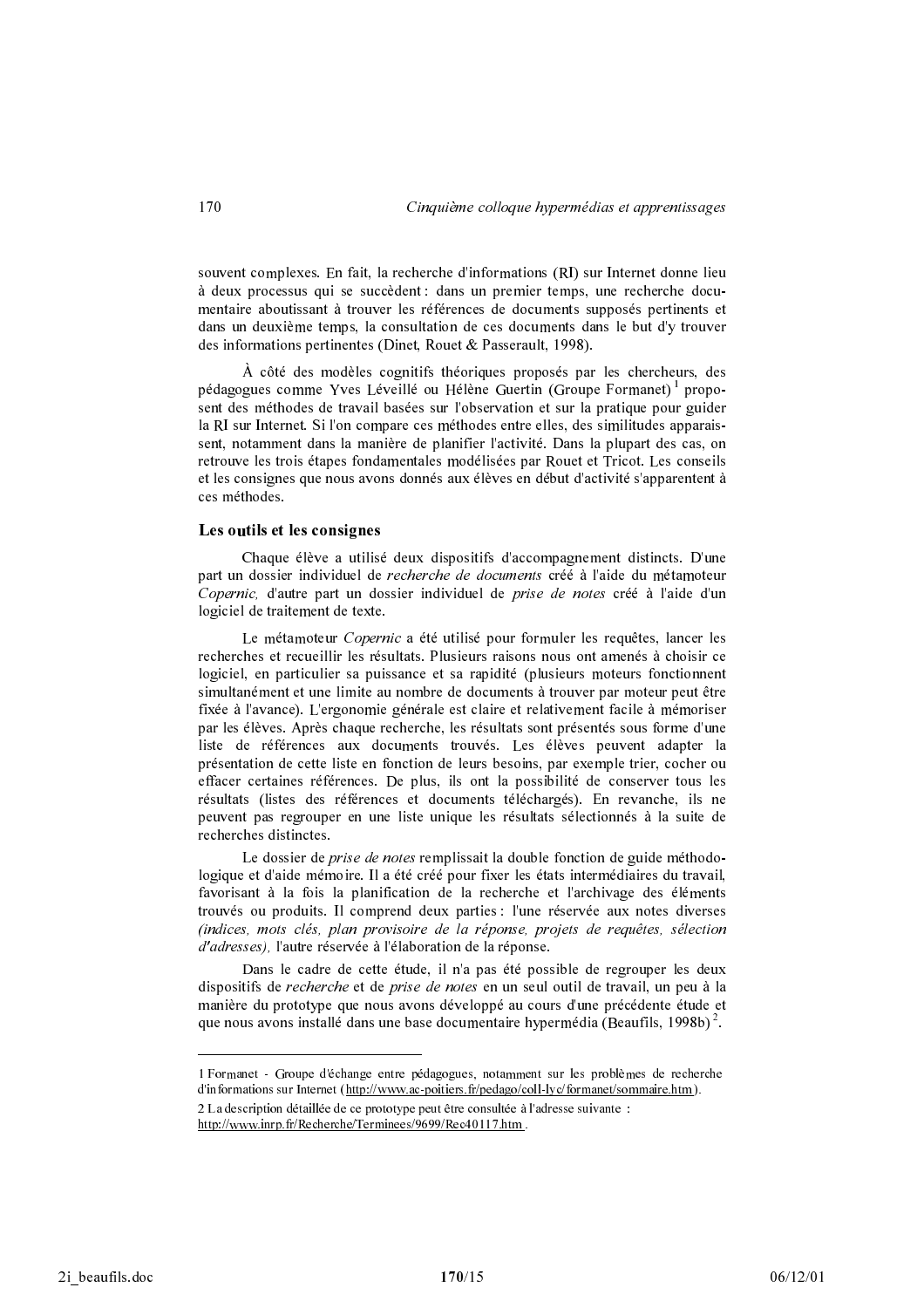Une fiche de travail comportant des conseils pour l'utilisation des outils et des consignes méthodologiques a été remise à chaque élève au début de l'activité.

## Le recueil des données

À la fin de chaque session, les traces de l'activité de chaque élève ont été recueillies à partir de plusieurs sources complémentaires : le résultat des recherches effectuées sur Internet (archives du logiciel Copernic), les références des documents visités (historique de la navigation) et l'état de la production écrite (copie du fichier individuel de prise de notes).

## **OUELOUES RÉSULTATS**

#### La préparation de l'activité (évaluation du besoin d'informations)

Les élèves devaient effectuer plusieurs exercices préparatoires avant de se livrer à la recherche d'informations proprement dite : lire attentivement la question, rechercher aussi largement que possible les mots clés pouvant définir et préciser le thème de la question (élargissement du champ sémantique), construire un plan provisoire de la réponse et élaborer quelques formules de recherche à partir des mots-clés dégagés. Le résultat de ces travaux devait être porté dans le dossier individuel de prise de notes.

#### Identification du besoin d'informations, planification de l'activité

Dans l'ensemble, il apparaît que les élèves des deux groupes comprennent correctement les questions qui leur sont posées et identifient assez précisément les thèmes auxquels ces questions se rattachent. Toutefois, selon les questions et le niveau des élèves, les exercices préparatoires se révèlent inégalement fructueux.

Les élèves de quatrième ne parviennent pas à développer de champs sémantiques au-delà des mots de l'énoncé. Tout au plus réussissent-ils à leur associer quelques synonymes ou quelques mots proches. Malgré la consigne donnée, le temps passé à ce travail est bref (moins de dix minutes). Un élève consacre un peu plus de temps à l'exercice, mais les mots qu'il trouve sont des mots voisins qui n'élargissent pas sensiblement le champ sémantique. Les plans de réponse restent succincts et reproduisent la structure de l'énoncé (tableau 1).

| mots et axes sémantiques<br>définis dans l'énoncé                              | notes en vrac                                | exemple de plan provisoire                                                                                         |
|--------------------------------------------------------------------------------|----------------------------------------------|--------------------------------------------------------------------------------------------------------------------|
| axe $1$ : la violence                                                          | violence, viol<br>battu, maltraité, insultes | texte qui définit le sujet :<br>l'enfance victime de la<br>violence                                                |
| <i>axe 2</i> : les adultes (les auteurs)                                       | adultes                                      |                                                                                                                    |
| <i>axe 3</i> les enfants (les victimes)                                        | enfants, enfance, infantile                  |                                                                                                                    |
| <i>axe 4</i> : la littérature, le cinéma,<br>la chanson<br>(la représentation) | littérature, théâtre<br>cinéma, film         | représentation littéraire<br>représentation au cinéma<br>chanson, chants, chanteurs représentation dans la chanson |
|                                                                                |                                              | solutions (associations)                                                                                           |

Tableau 1. Notes en vrac et plan provisoire de la réponse (élèves de 4<sup>e</sup>).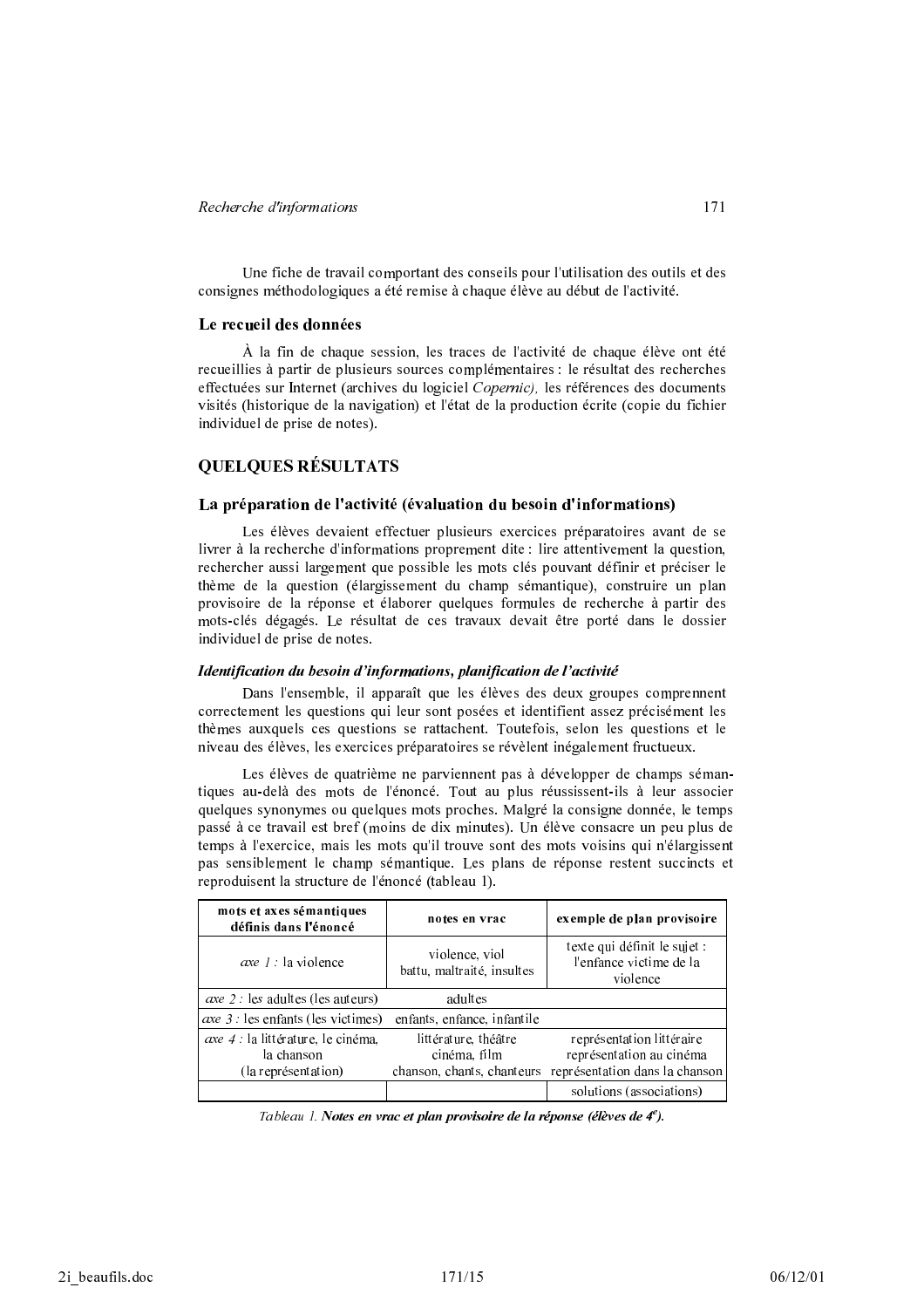Les élèves de seconde ont une meilleure connaissance initiale du thème de leur question. Ils s'acquittent avec une certaine maîtrise des exercices préparatoires qui se prolongent pendant une session complète (une heure) - voire un peu plus pour certains élèves - sans que des signes de lassitude soient détectés. Les notes sont le plus souvent abondantes, variées et pertinentes. Les mots-clés repérés dans l'énoncé font émerger de nombreux mots nouveaux qui enrichissent le champ sémantique de la question. En revanche, certains aspects de la question ne sont pas pris en compte, notamment ceux qui font appel à une appréciation personnelle. Dans l'ensemble, les plans provisoires construits à partir des notes reprennent assez exactement la structure générale de la question mais chaque section du plan est relativement bien détaillée (tableau 2).

| mots de l'énoncé    | notes en vrac réparties selon les axes<br>sémantiques développés par les élèves                                                                 | exemple de plan provisoire                                                                   |  |
|---------------------|-------------------------------------------------------------------------------------------------------------------------------------------------|----------------------------------------------------------------------------------------------|--|
|                     |                                                                                                                                                 | 1. Introduction                                                                              |  |
| effort              | <i>histoire des luttes</i>                                                                                                                      | 2. Les différentes luttes de<br>la femme<br>droit de vote, avortement<br>accouchement sous X |  |
| statut              | droits acquis, à acquérir (lois)                                                                                                                | 3. Les statuts de la femme                                                                   |  |
|                     | <u>droits généraux</u><br>parité homme/femme : droit de vote,<br>travail/salaire, expression, sécurité,<br>sport                                | grandes femmes<br>lois en faveur des femmes.<br>parité                                       |  |
|                     | droits spécifiques<br>Avortement<br>accouchement sous X                                                                                         |                                                                                              |  |
| image               | Images de la femme<br>image traditionnelle (maternité, foyer)*<br>image artistique,<br>image commerciale<br>médias, télévision, magazines(mode) | 4. Les différentes images de<br>la femme<br>art, télévision, magazines                       |  |
| $r$ ésultats + ou - |                                                                                                                                                 |                                                                                              |  |
| avis personnel      | <u>s d'améliorer le statut *</u>                                                                                                                | 5. Conclusion                                                                                |  |

(\*) Les expressions barrées correspondent à des notes que les élèves ont inscrites puis effacées par la suite

Tableau 2. Notes en vrac et plan provisoire de la réponse (élèves de seconde). Des champs sémantiques ont été développés autour de trois axes repérés dans l'énoncé. En revanche, deux axes (résultat des luttes et évaluation personnelle) ont été peu pris en compte.

#### **Évolution des notes et des plans**

Dans les deux situations observées, on remarque assez généralement que les notes préparatoires portées dans le dossier individuel au début de l'activité sont rarement complétées ou réactualisées par la suite, notamment lorsque des événements se produisent au cours de la consultation. Par exemple, lorsque de nouveaux mots-clés sont découverts, les élèves les utilisent aussitôt pour construire de nouvelles formules de recherche dans le logiciel Copernic mais ils ne les ajoutent pas à la liste des mots-clés qu'ils ont élaborée dans leurs notes. De la même manière, lorsque les élèves trouvent des extraits d'informations contenant des éléments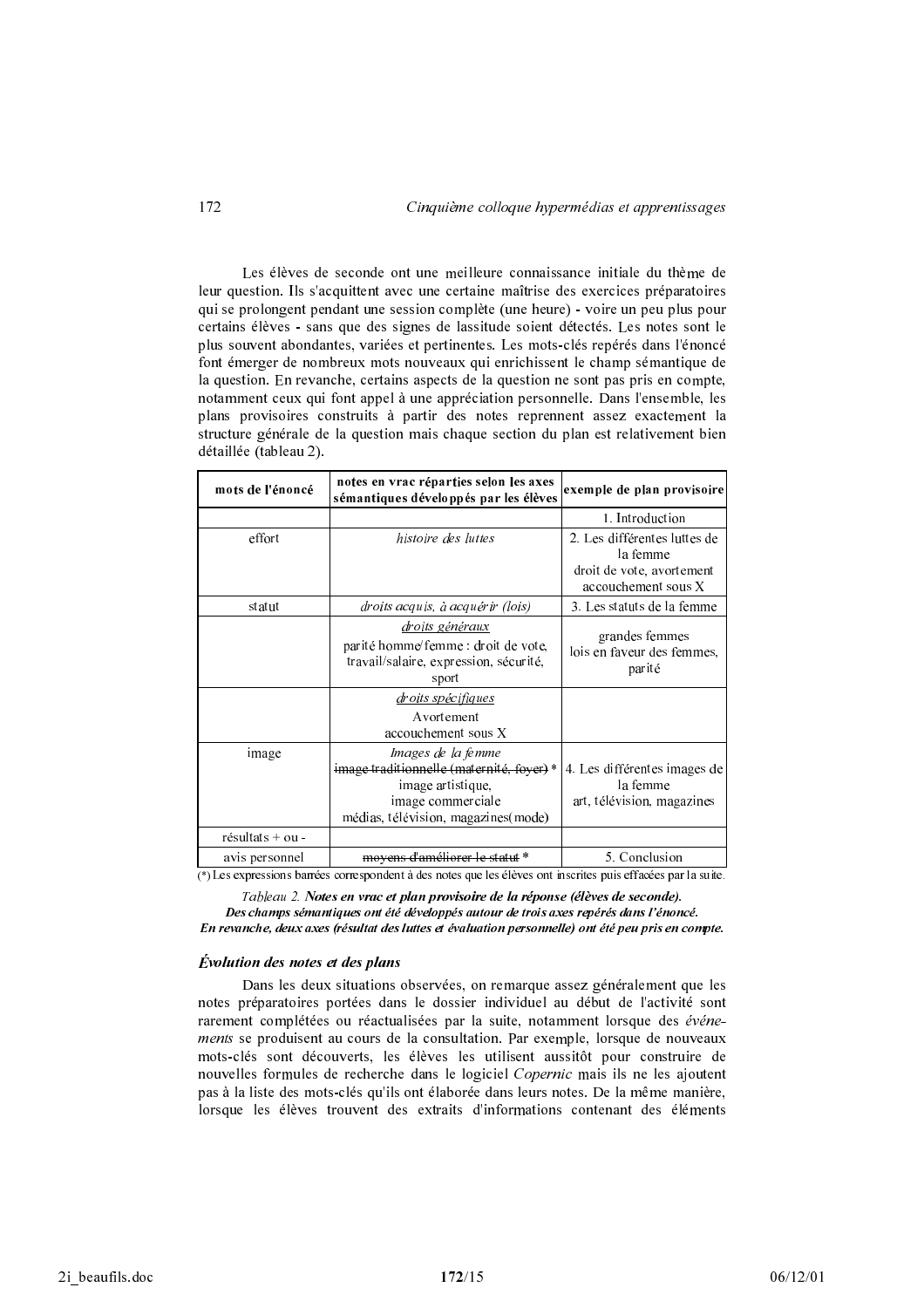nouveaux par rapport à leur plan, ces extraits sont directement ajoutés aux extraits déjà sélectionnés pour la construction de la réponse et la structure initiale du plan n'est pas modifiée.

#### Éléments de discussion à propos de l'activité d'évaluation

La richesse des champs sémantiques développés autour d'un thème est liée à l'abondance et à la diversité des connaissances initiales que les élèves possèdent sur ce thème et qu'ils réussissent à activer. Le domaine étudié et la maturité des élèves sont sans doute à prendre en compte mais il semble possible d'améliorer le processus d'activation par un entraînement régulier et par le recours à des dispositifs d'aide spécifiques. Par exemple l'utilisation  $-$  à condition qu'ils existent  $-$  de thesaurus généraux conçus pour l'usage scolaire. À défaut, certains enseignants conseillent de consulter des sommaires d'encyclopédies ou les *renvois* proposés par les dictionnaires (synonymes, contraires, analogues).

Par ailleurs, les quelques remarques suivantes peuvent aider à expliquer le fait que le travail préparatoire ne soit pas suffisamment pris en compte et entretenu pendant toute la durée de l'activité :

- · Lorsque les élèves découvrent de nouvelles informations, leur attention est principalement occupée à évaluer l'intérêt de ces informations. Certaines tâches peuvent alors être oubliées ou négligées en raison d'une saturation de la mémoire de travail.
- Si la partie du dossier dans laquelle sont insérées les notes préparatoires n'est pas suffisamment visible et accessible, la mise à jour de ces notes risque de ne pas s'effectuer correctement. Les élèves ont des difficultés à maintenir une activité régulière et simultanée dans plusieurs zones de travail distinctes.
- · Malgré les consignes données, les élèves ont tendance à considérer que l'évaluation de leur besoin d'information sous forme de notes écrites est un travail de début d'activité sur lequel ils ne voient pas nécessairement l'utilité de revenir par la suite.

Un dispositif ergonomique permettant à la fois d'assurer la disponibilité permanente de l'espace réservé aux notes et une assistance à leur mise à jour éviterait peut-être la dispersion de l'attention des élèves et inciterait ceux-ci à mieux utiliser cette partie de leur travail.

#### La recherche et la sélection des sources

Dans les requêtes formulées à l'aide du métamoteur Copernic, les termes utilisés doivent être juxtaposés et séparés par un espace auquel l'utilisateur choisit d'attribuer la valeur et ou la valeur ou (la valeur et est attribuée par défaut). Il est également possible de demander la recherche d'une expression exacte à condition de placer cette expression entre guillemets. C'est la configuration par défaut *(espace =* et) qui a été la plus spontanément utilisée.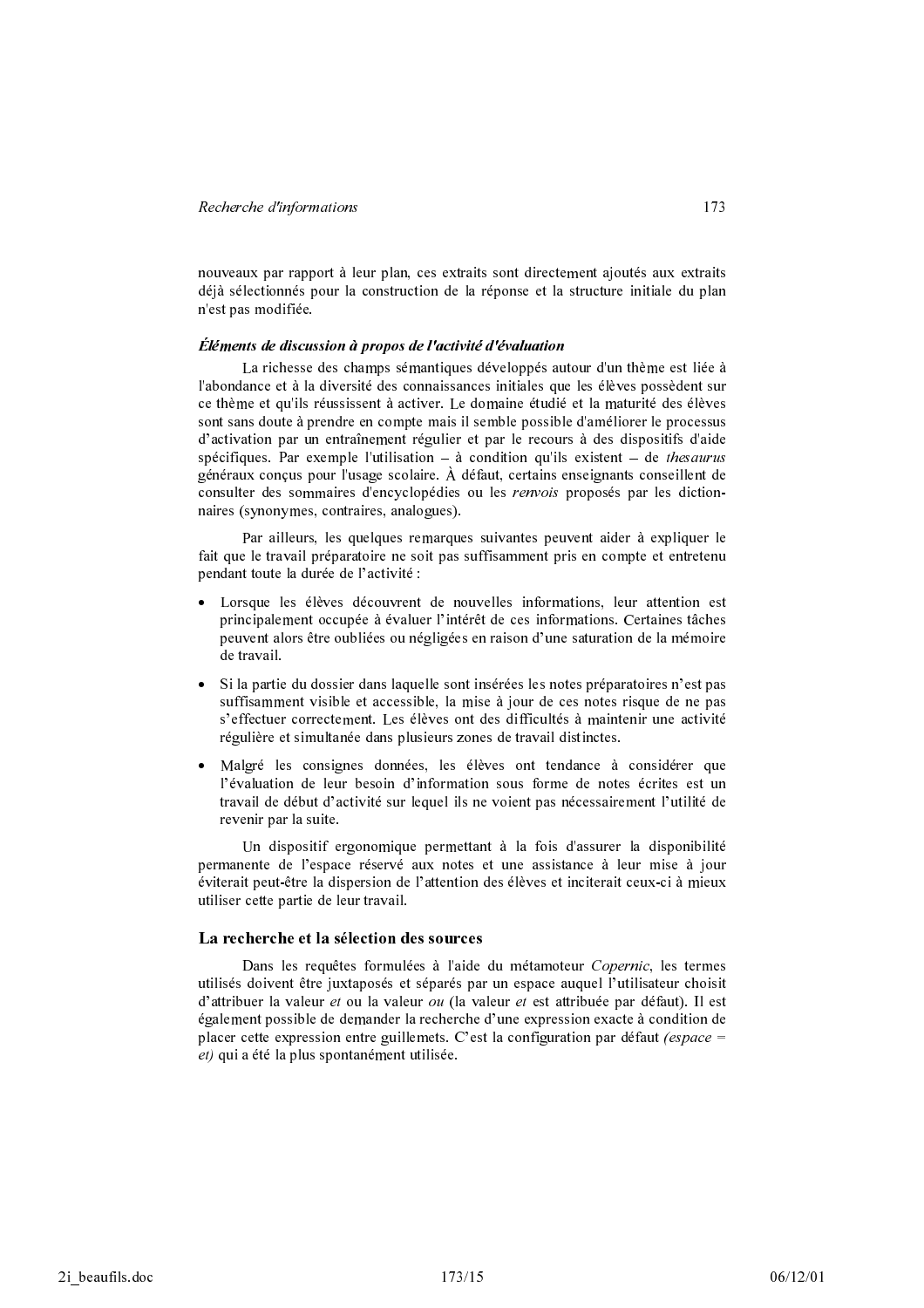## Formules élaborées par les élèves et résultats obtenus

À partir de leurs notes préparatoires, les élèves de seconde élaborent des requêtes assez bien diversifiées. La plupart des formules qu'ils utilisent sont construites de façon un peu systématique et combinent généralement deux termes : le mot-clé principal de la question (femme ou dopage) associé successivement aux différents mots clés qui définissent les sections de leur plan. Par exemple [« droit de vote » femme]. [avortement femme]. [dopage loi] ou [dopage argent]. Selon les élèves, le nombre de requêtes formulées au cours des six sessions est compris entre deux et dix. Les documents pertinents récoltés sont nombreux et facilement identifiés dans les résultats fournis par les moteurs.

Les élèves de quatrième utilisent eux aussi leurs notes préparatoires pour construire leurs requêtes dans lesquelles ils croisent également de façon systématique les différents mots-clés dont ils disposent. Ces requêtes sont relativement nombreuses - de huit à dix-sept par élève au cours des quatre sessions -, elles sont cohérentes et en rapport avec le sujet traité mais peu diversifiées car elles n'utilisent que peu de mots différents. Trois types de requêtes ont été construites :

- des requêtes à deux termes visant à obtenir des informations sur le thème général de la violence envers l'enfance, par exemple *[violence enfance]*, [enfant maltraité] ou [violence infantile].
- des requêtes à trois termes visant à obtenir des informations plus spécifiquement centrées sur l'un des trois domaines demandés, par exemple *flittérature violence* enfant], [enfant maltraité cinéma] ou [chanson violence enfance].
- · quelques requêtes n'utilisant qu'un seul terme généralement trouvé en cours de consultation.

Le tableau 3 fait apparaître la rentabilité médiocre de ces requêtes. Le nombre de recherches effectuées et le nombre de références récoltées témoignent de la persévérance, voire de l'obstination des élèves. Si le nombre de références se rapportant au thème général de la violence envers l'enfance atteint 43% des documents trouvés, en revanche le nombre de références ayant un rapport plus précis avec le thème de la question est faible (5% des documents trouvés).

| Nombre de<br>requêtes | Nombre de termes utilisés<br>par requête | Documents<br>trouvés | Documents<br>pertinents |
|-----------------------|------------------------------------------|----------------------|-------------------------|
|                       | 2 termes [violence + enfance]            | 95                   | 41 [43 %]               |
| 28                    | 3 termes [violence + enfance + domaine]  | 457                  | $23$ [5%]               |
|                       | 1 terme (divers)                         | 127                  | $1\, [0,8\%]$           |
| 36                    | total                                    | 679                  | 65 [9.6%]               |

Tableau 3. Résultats globaux obtenus par les différents types de requêtes (élèves de 4e).

#### Repérage des sources pertinentes dans les listes de résultats

Le logiciel Copernic affiche les résultats de chaque recherche sous forme d'une liste de références et fournit quelques informations sur chacun des documents trouvés, notamment quelques mots en caractères gras servant de titre, l'adresse (URL) agrémentée de quelques lignes de texte pouvant servir à identifier le contenu.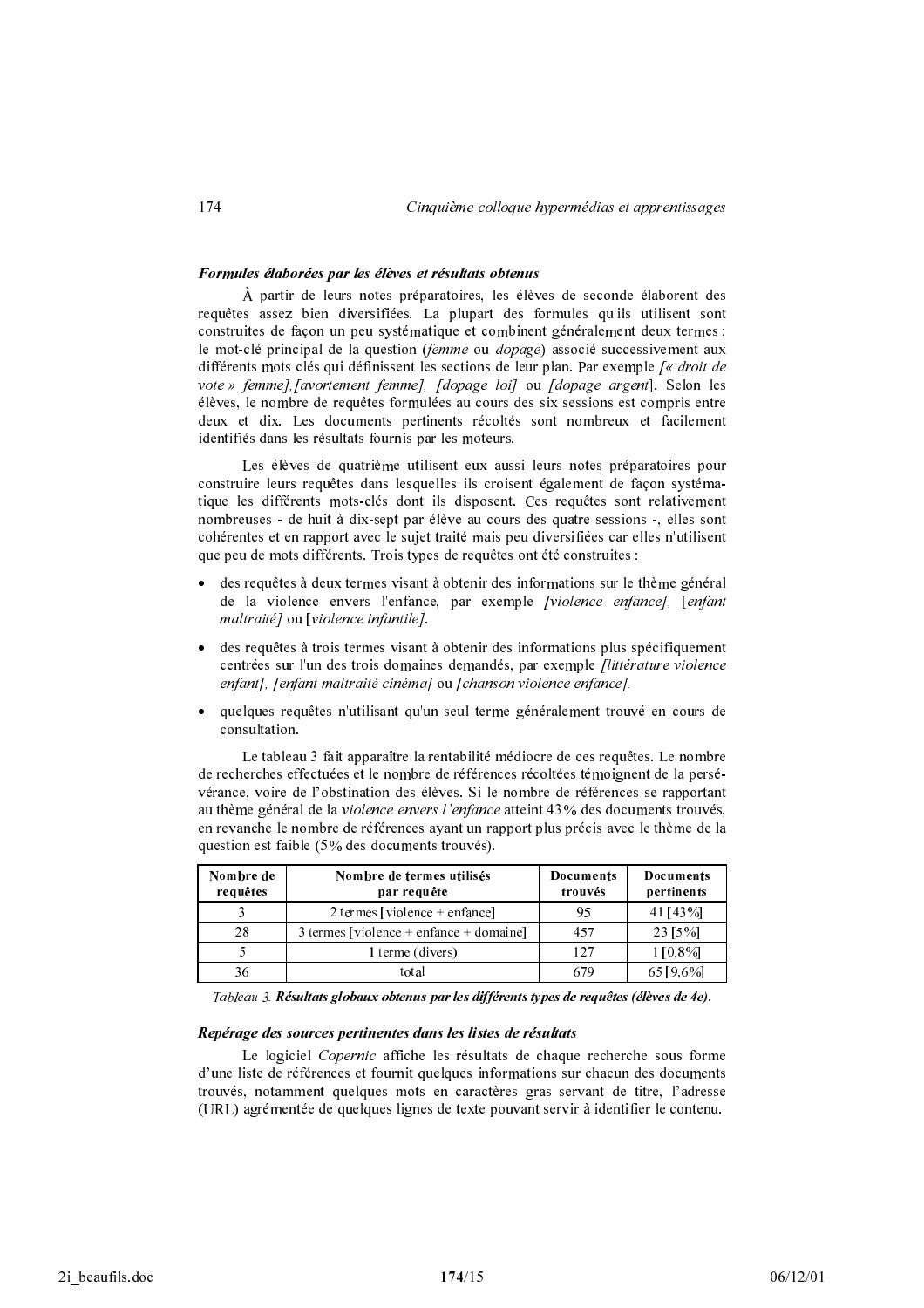Indépendamment de leur pertinence apparente par rapport au sujet, nous avons évalué la lisibilité de toutes les références récoltées par les élèves de quatrième en distinguant les références clairement identifiables de celles qui pouvaient prêter à confusion. Nous avons ensuite confronté la sélection faite par les élèves à notre évaluation. Lorsque les références sont clairement identifiables, les documents potentiellement pertinents sont à peu près bien repérés. En revanche, un nombre important de références que nous avons estimées difficilement identifiables sont conservées par les élèves (62% de leur sélection). Dans presque tous les cas, les expressions rencontrées dans ces références peuvent évoquer le thème de la question par la présence de certains mots comme guerre, colère, alcoolisme, menaces ou enfance abusée. D'autres références font allusion à l'un des domaines demandés. Par exemple bibliographie, filmographie, livres pour la jeunesse ou chansons et enfants. On peut attribuer la sélection de ces références à une mauvaise interprétation du texte, limitée à la seule prise en compte d'unités lexicales correspondant au sujet traité (Caron, 1989 ; Fayol et al, 1992 ; Dinet, Rouet & Passerault, 1998).

Le tableau 4 montre les différences existant entre les deux situations observées.

|                             | Nb de requêtes | Réf. trouvées  | Réf. sélectionnées | rentabilité |
|-----------------------------|----------------|----------------|--------------------|-------------|
| $E$ lèves de 4 <sup>e</sup> | 8 à 17         | 226 [22]       | 29 [11]            | 5%          |
| Elèves de seconde           | $2$ à $10$     | $201 \ge 1001$ | 25 [21]            | 10%         |

Tableau 4. Références sélectionnées par les élèves (résultats moyens par élève). Les références adéquates sont notées entre crochets.

Les élèves de quatrième lancent des recherches qui s'avèrent peu rentables, ce qui les incite à renouveler l'exercice mais sans varier notablement le contenu de leurs requêtes. Finalement, le nombre de références qu'ils parviennent à sélectionner est faible et de plus comporte 60% de références inadéquates. Les requêtes formulées par les élèves de seconde ont une meilleure rentabilité, ce qui explique leur nombre plus limité. Au total, ils sélectionnent un peu moins de références que les élèves de quatrième mais la proportion de références adéquates est nettement plus élevée.

#### Consultation des documents : accès par URL et par navigation

Dans les deux situations observées, la consultation des documents se fait soit à partir des URL sélectionnées dans les résultats, soit en suivant les liens proposés dans les documents visités (Tableau 5).

La plupart des élèves ne consultent pas tous les documents dont ils ont sélectionné les références (environ un tiers de ces documents ne sont pas affichés). Quant aux documents consultés à partir de liens, ils représentent 36% de la consultation totale chez les élèves de seconde. Les élèves de quatrième utilisent davantage ce procédé (58% des accès) mais sans beaucoup de succès. Ils espèrent découvrir par ce moyen des informations qu'ils n'ont pas trouvées dans les pages affichées à partir des URL. Quelques élèves se livrent à l'exploration systématique de sites entiers (par exemple des sites contenant des textes de chansons). La démarche utilisée dans ce cas est infructueuse et s'apparente au feuilletage.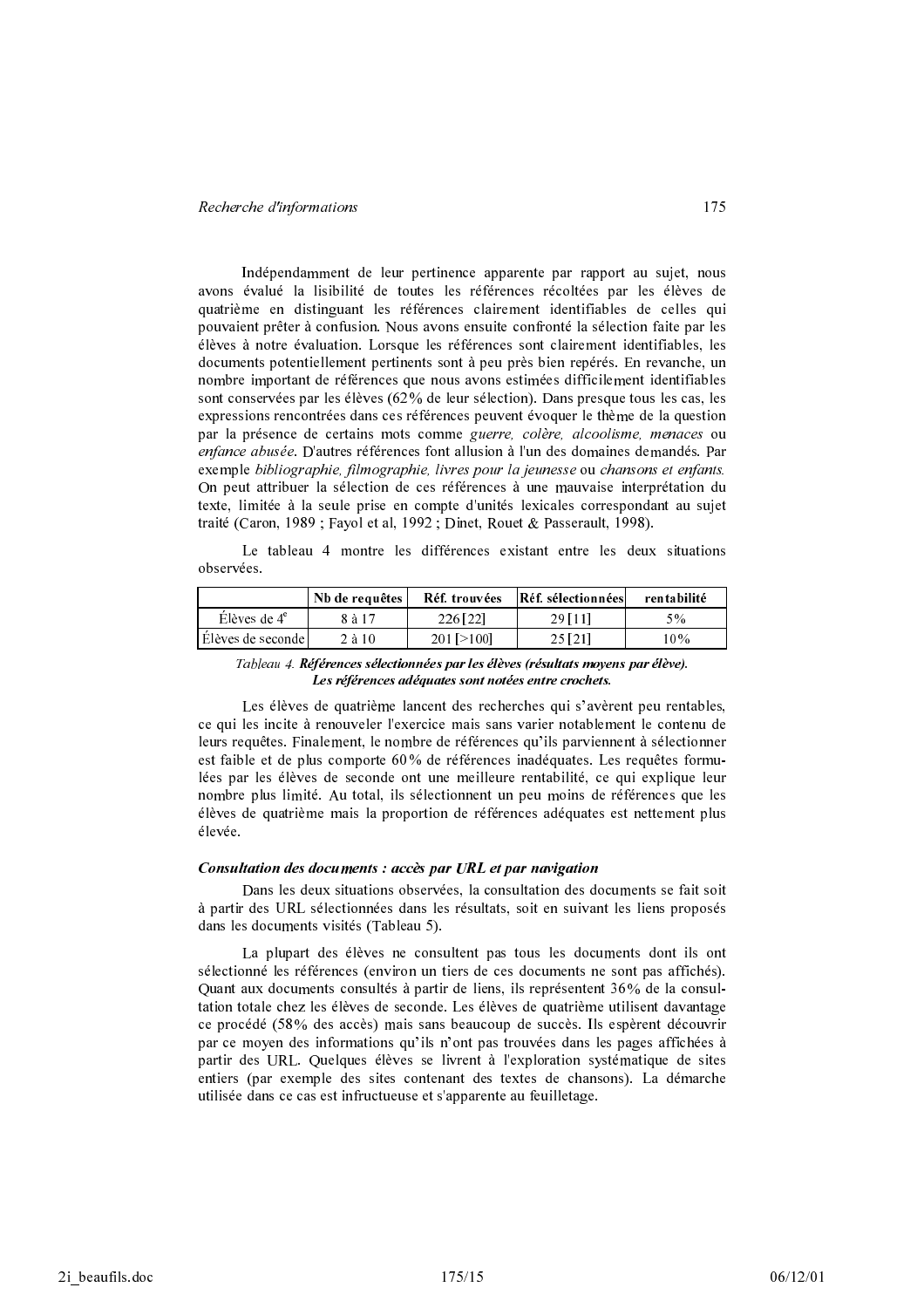|                    | Références<br>sélectionnées | <b>Consultation</b><br>par URL | <b>Consultation</b><br>par liens | Total<br>consultation |
|--------------------|-----------------------------|--------------------------------|----------------------------------|-----------------------|
| $E$ lèves de $4^e$ | 29 11 11                    | 20 [7]                         | 28 [2]                           | 48 [9]                |
| Élèves de seconde  | 25 [21]                     | 6 1 1 5 1                      | 16.                              |                       |

Tableau 5. Documents consultés à partir des URL sélectionnées ou des liens rencontrés. Les nombres indiquent les résultats moyens par élève. Les références adéquates sont notées entre crochets.

#### Éléments de discussion à propos de la recherche et de la sélection des sources

Internet n'est pas une encyclopédie et les documents qu'on y trouve ne traitent pas forcément de tous les sujets. Une consultation régulière de la toile permettrait sans doute aux élèves de se faire une représentation plus précise du type de documents qu'elle contient et d'évaluer quelle type de recherche il convient d'y mener. Par exemple les documents correspondant à la question posée aux élèves de 4<sup>ème</sup> sont sans doute peu nombreux. Par ailleurs, la précision insuffisante des requêtes formulées par les élèves, la limite des moteurs de recherche et la médiocre lisibilité des résultats sont autant de causes qui ont encore diminué les chances de les repérer.

La recherche d'informations sur Internet demande des compétences d'experts en particulier l'utilisation des moteurs de recherche. Les élèves éprouvent certaines difficultés à construire des requêtes précises avec des termes reliés entre eux par des opérateurs booléens (et. ou, sauf) délicats à manier par des non-spécialistes. Par exemple, l'articulation des trois concepts contenus dans la question posée aux élèves de quatrième - [la violence] envers [l'enfance] dans le domaine de [la littérature] – a un sens précis qu'il est difficile de traduire dans une requête. Les formules élaborées par les élèves expriment ces concepts mais n'en définissent pas l'articulation car les termes sont simplement juxtaposés. Ces termes par ailleurs très généraux provoquent la récolte de nombreux documents indésirables contenant les mots sans pour autant correspondre au sujet.

Les listes de résultats fournies par les moteurs ne donnent qu'une idée approximative du contenu réel des documents récoltés. Dans le cas de thèmes généraux comme le statut des femmes ou les effets du dopage pour lesquels il est aisé de récolter de nombreux documents pertinents, la simple consultation de ces listes peut paraître suffisante. Pour des questions plus complexes comme la violence envers l'enfance dans la littérature, d'autres méthodes permettant de consulter les résultats de facon plus précise doivent être trouvées. La constitution d'une base de documents téléchargés paraît une solution intéressante.

- Les analyses automatiques de texte (éventuellement des systèmes d'indexation) permettent d'identifier le contenu réel des documents. Il est également possible d'effectuer des recherches personnalisées dans une base de textes téléchargés.
- Les documents téléchargés sont stables et rapidement disponibles, ce qui permet de les consulter plusieurs fois et de les comparer entre eux. Il est possible, à partir de ces documents, de générer des listes de références plus faciles à consulter que celles fournies par les moteurs.

Les élèves ont des difficultés à exploiter correctement les listes de références obtenues après chaque. De nombreux documents sont ignorés en raison d'une difficulté à gérer des listes distinctes. Il semble souhaitable que les élèves disposent en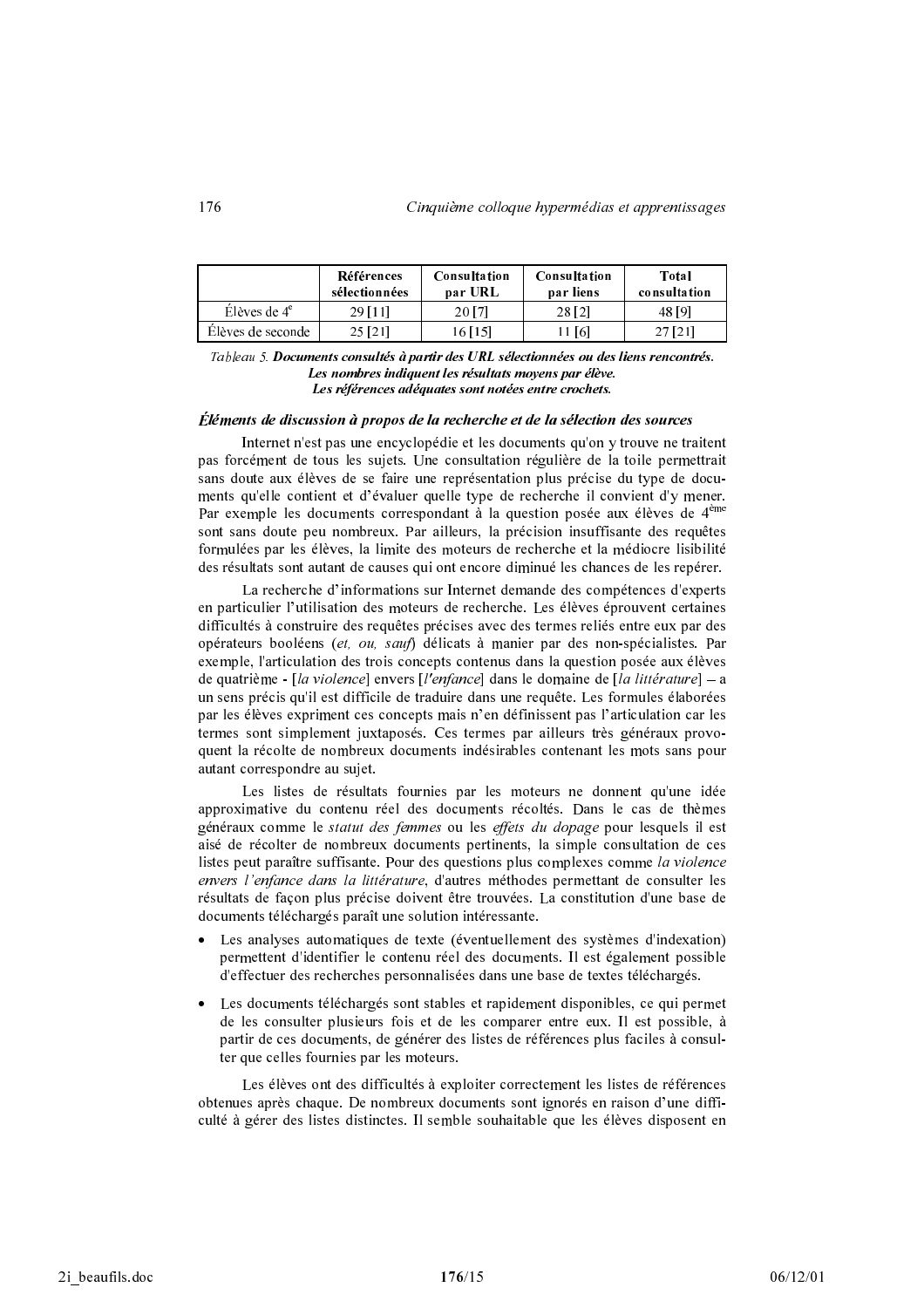permanence d'une seule liste de références. Cette liste peut être créée (si possible de façon automatique) à partir des résultats de recherche, de l'historique de la consultation ou d'une base de documents téléchargés. Une liste unique de références a pour fonction d'aider les élèves à mieux planifier et à mieux contrôler leur travail. Elle permet notamment de retrouver facilement les références des documents déjà consultés et de garder une trace de ceux qui ne le sont pas encore. Elle peut permettre également de classer les documents en fonction des besoins individuels. Divers remaniements doivent être possibles : ajouts, retraits, déplacements de références. Cette liste est active et permet d'accéder directement à tous les documents qu'elle cite.

#### Le traitement des informations trouvées

#### Identification de l'information dans les documents sélectionnés

Le Figure 1 montre que le nombre de documents exploités dans les synthèses finales est relativement faible par rapport au nombre de documents pertinents sélectionnés et consultés.

Chez les élèves de quatrième, le nombre de documents exploités est peu élevé (de trois à huit documents par élève). Dans l'ensemble, la pertinence des extraits prélevés est satisfaisante. Dans certains documents, l'information n'a pas été trouvée. Plusieurs explications peuvent être avancées :

- l'information n'existe pas dans le document. L'évaluation des résultats fournis par les moteurs ne s'est pas faite correctement, certaines informations ont pu prêter à confusion.
- $-$  l'information existe dans le document mais l'élève ne réussit pas à l'identifier soit parce qu'elle est exprimée dans un langage complexe ou spécialisé (par exemple un rapport scientifique ou juridique), soit parce qu'elle se trouve noyée dans un contexte opaque que l'élève ne réussit pas à déchiffrer de façon précise, soit parce que la manière dont elle est présentée (vocabulaire, typographie) est différente de celle à laquelle l'élève s'attendait.



Figure 1. Documents consultés à partir des URL sélectionnées ou des liens rencontrés au cours de la consultation (résultats moyens par élève).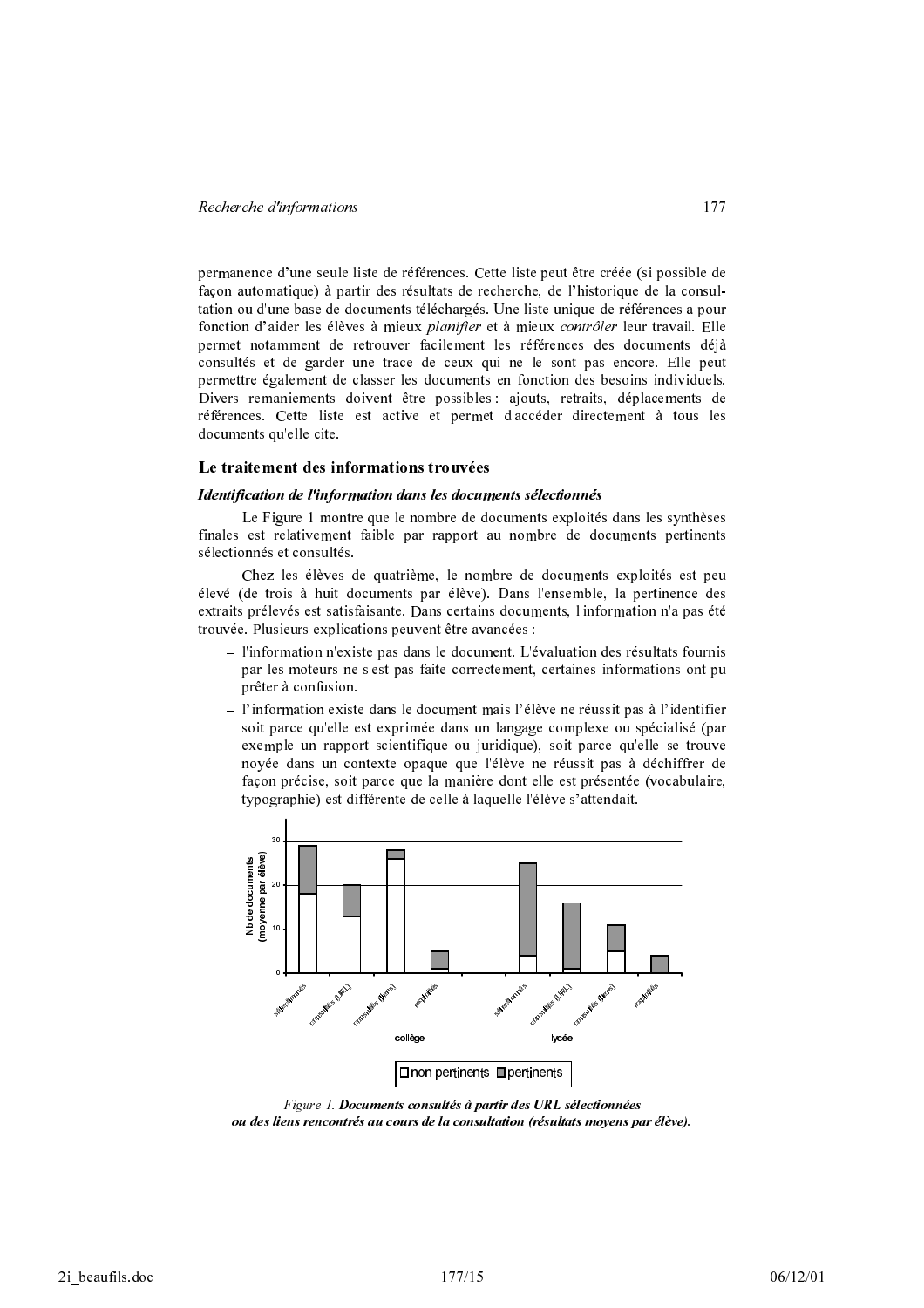D'une manière générale, les élèves de seconde n'ont pas eu de difficultés à identifier les informations pertinentes présentes dans les documents qu'ils ont consultés. Au contraire, plusieurs informations leur ont semblé redondantes et les ont amenés à faire des choix. Aucune tentative de synthèse entre plusieurs documents complémentaires n'a été observée.

Les élèves des deux groupes ont tendance à considérer qu'un document est valide lorsqu'il contient l'information cherchée. Cette confiance excessive est évidemment liée au fait que les élèves sont peu entraînés à mettre en doute les sources d'informations qui leur sont proposées dans le cadre des exercices scolaires (manuels, ouvrages du CDI).

Il convient sans doute d'entraîner les élèves à identifier la nature des sites qu'ils consultent (examen de l'adresse, recherche de la page d'accueil ou du sommaire dans lesquels on trouve généralement des informations sur le site, leurs auteurs et les buts qu'ils recherchent).

#### **Traitement des extraits**

Les activités de traitement proprement dites – production de synthèses ou de résumés, citations intégrées ou non à une production personnelle – ne sont que rarement observées. On assiste plus fréquemment au prélèvement intégral d'extraits généralement assez larges. Dans ce cas l'opération s'apparente davantage à une nouvelle sélection de documents qu'à une démarche de traitement.

La section *documents* dans laquelle les élèves de seconde étaient invités à reporter leurs extraits bruts avant de les intégrer dans leur synthèse s'est avérée d'une efficacité relative. Les extraits utilisés restent copieux mais nous assistons à plusieurs reprises à des tentatives de morcellement de ces extraits et à leur insertion dans des sections différentes du plan.

#### Structuration de la réponse et évolution du plan initial

Chez tous les élèves, on note le souci de ne pas s'écarter du plan défini au début de l'activité. Dans la plupart des cas, aucune nouvelle section n'apparaît. Tout au plus, quelques sous sections sont créées (événements). Dans les cas observés, les élèves cherchent toujours à intégrer ces informations nouvelles dans une section existante du plan même si l'adéquation n'est pas évidente. Un autre phénomène plusieurs fois constaté est l'insertion dans une section du plan d'un large extrait luimême structuré en sections. Certains élèves adoptent alors la nouvelle structure en surcharge ou en remplacement de celle qu'ils ont élaborée.

Le tableau 6 présente l'évolution du plan d'un élève de seconde entre le début et la fin de l'activité.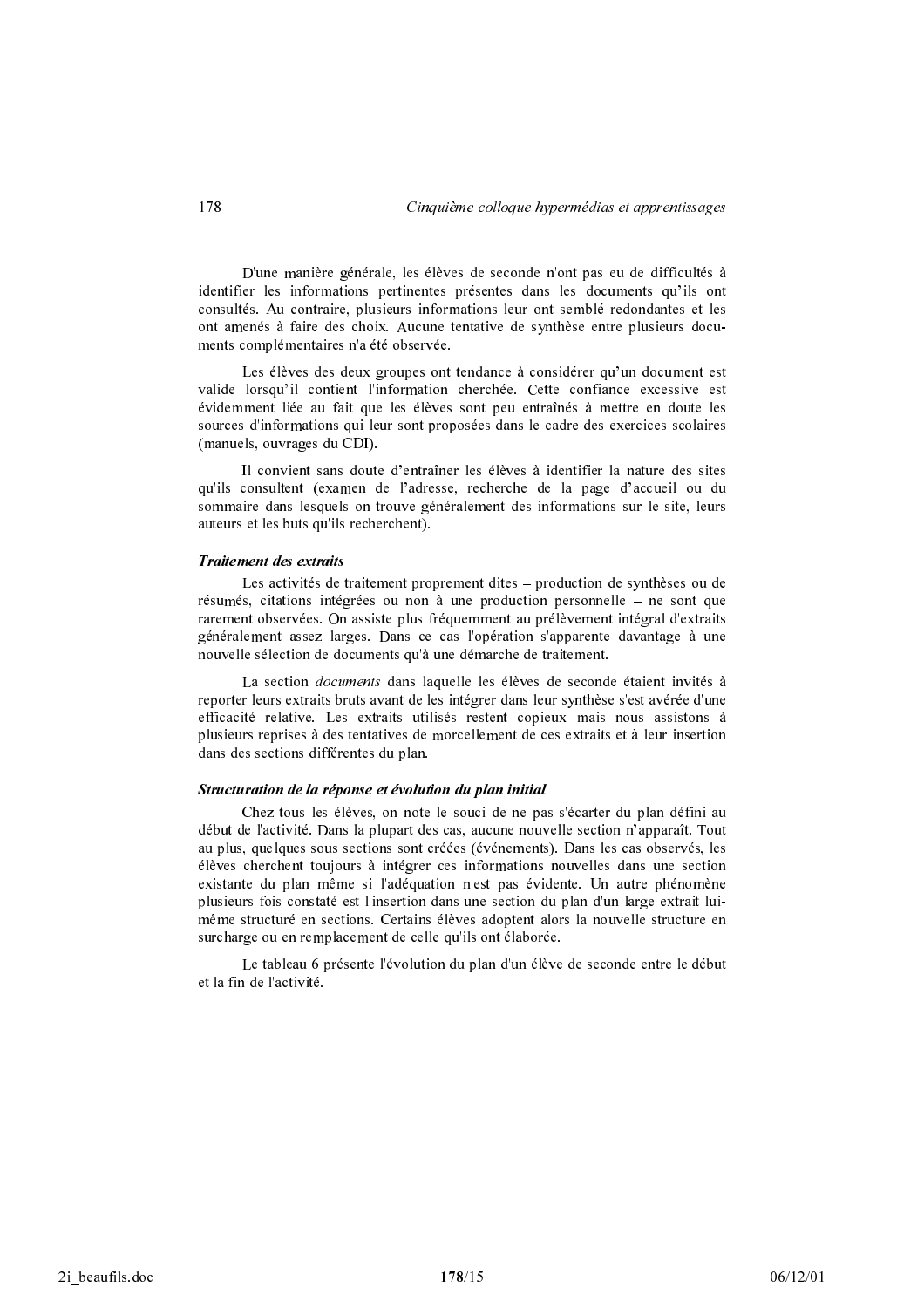| Plan initial                                                                  | requêtes                                                                                   | doc. exploités            |                      | plan final                                                                                                                                                                                                                                                                                             |
|-------------------------------------------------------------------------------|--------------------------------------------------------------------------------------------|---------------------------|----------------------|--------------------------------------------------------------------------------------------------------------------------------------------------------------------------------------------------------------------------------------------------------------------------------------------------------|
|                                                                               |                                                                                            | extraits<br>sélectionnés  | extraits<br>utilisés |                                                                                                                                                                                                                                                                                                        |
| 2. les pays touchés<br>France : Amérique :<br>Europe de l'Est                 | [France dopage]<br>[pays +dopage]                                                          | doc <sub>4</sub><br>doc 8 | doc <sub>4</sub>     | le dopage dans différents pays<br>doc 4. Le dopage en Italie                                                                                                                                                                                                                                           |
| 1. Le dopage<br>dans le cyclisme ;<br>culturisme; tour de<br>France ; sponsor |                                                                                            |                           | doc 8                | 2. les sports les plus touchés<br>le cyclisme<br>doc 8. Expertise dopage et sport (ext 1)                                                                                                                                                                                                              |
| 3. les substances<br>leur origine ; guerre<br>mondiale; fabrication           | <b>IEPO</b><br>amphétamine<br>anabolisant]<br>[dopage<br>médecin]<br>[évolution<br>dopage] | doc $1, 2, 3$<br>doc 7    |                      | 3. les substances<br>a) leur but<br>doc 8. Expertise dopage et sport (ext 2)<br>b) en général<br>doc 8. Expertise dopage et sport (ext 3)<br>c) les contrôles<br>doc 8. Expertise dopage et sport (ext 4)<br>d) les effets secondaires, parfois<br>mortels<br>doc 8. Expertise dopage et sport (ext 5) |
| 4. l'argent<br>illicites ; sponsors                                           | [sponsors]<br>dopage]<br>[dopage argent]<br>[« effet<br>secondaire »<br>dopage]            | doc <sub>6</sub>          | doc <sub>6</sub>     | 4. l'argent<br>doc 6. Exploits sportifs et dopage                                                                                                                                                                                                                                                      |
| 5. les causes<br>performance ; argent ;<br>triche                             | [guignol dopage]                                                                           | doc <sub>5</sub>          |                      | 5. les causes<br>doc 8. Expertise dopage et sport (ext 6)                                                                                                                                                                                                                                              |
|                                                                               | 9                                                                                          | 8                         | 3                    |                                                                                                                                                                                                                                                                                                        |

Tableau 6. Évolution du plan (élève de seconde).

La structure du plan d'origine est maintenue à quelques inversions près. Le découpage est un peu confus et parfois déséquilibré. Certaines sections sont redondantes (4 et 5), d'autres mal définies et un peu pléthoriques (3). Si le thème général est à peu près traité, l'essentiel de la question est escamoté : effets et dangers du dopage, avis personnel sur le sujet.

Sur huit documents sélectionnés, trois seulement sont utilisés (pas nécessairement les plus appropriés). L'un des documents sert de source principale d'informations puisque six extraits sont répartis dans les différentes parties de la svnthèse finale.

Inversement, certains élèves ont des difficultés à alimenter toutes les catégories de leur plan initial. Certains élèves font appel à leurs connaissances personnelles pour rédiger certains chapitres. Aucun élève des deux groupes ne traite les sections de son plan pour lesquelles il était prévu d'exprimer un avis personnel.

#### Éléments de discussion à propos du traitement de l'information

La section *documents* du dossier individuel prévue pour stocker de longs extraits de documents en attente d'un traitement plus raffiné apparaît comme un dispositif à la fois complémentaire d'une base de documents téléchargés et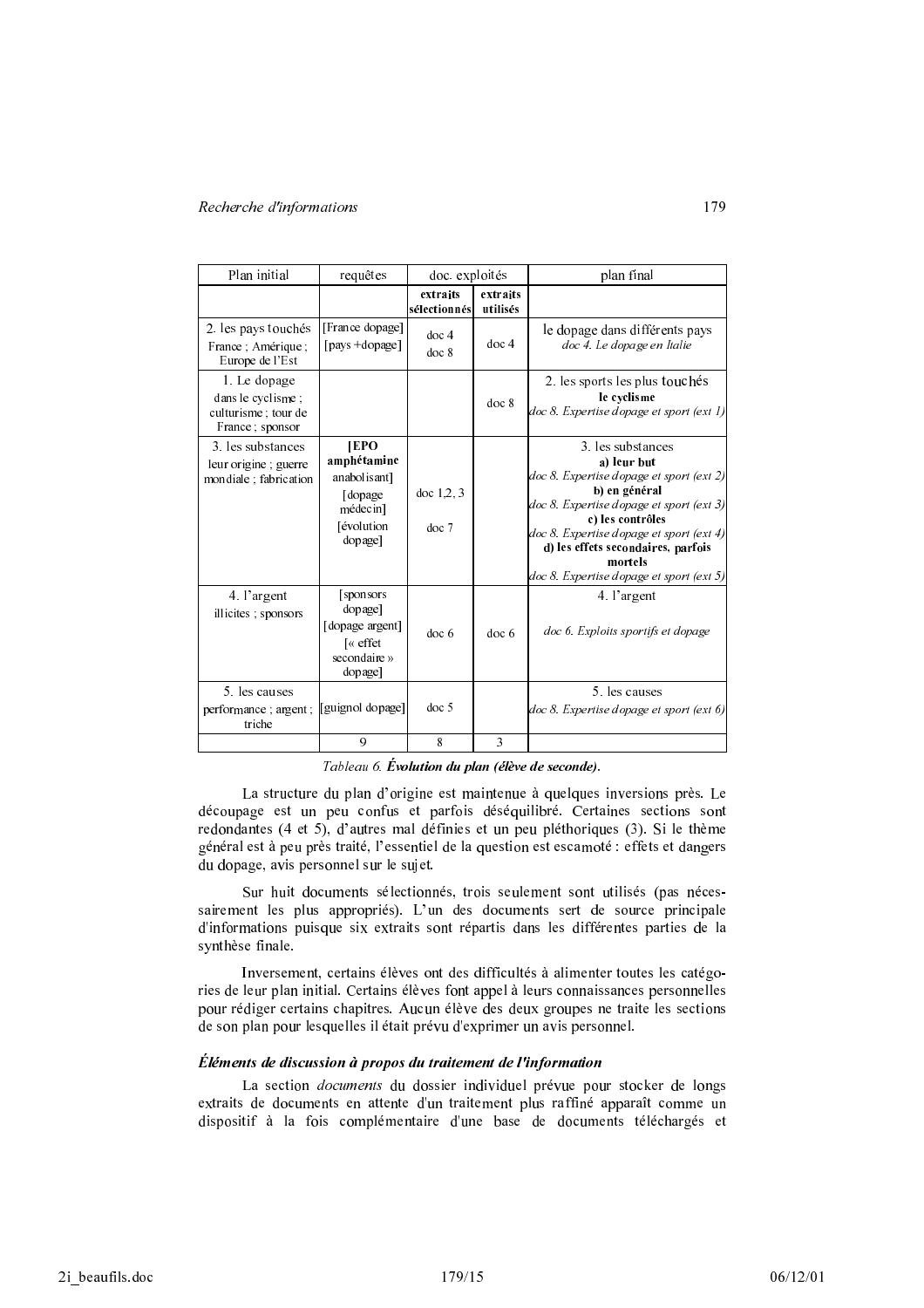intéressant à perfectionner. Son utilisation peut constituer une étape de traitement préparatoire.

Quant à un outil de restructuration assistée, il faut le concevoir comme un dispositif utilisant une série de cellules à capacité limitée (de type Post-it™ électroniques) dans lesquelles l'élève est amené à insérer peu de texte. En revanche le nombre de ces cellules n'est pas limité. L'élève est ainsi contraint de morceler l'information en *grains* élémentaires qui favorisent par la suite une restructuration personnelle. La position de ces cellules est facilement modifiable et catégorisable. On peut de surcroît – comme c'est le cas dans notre prototype – masquer partiellement le contenu des cellules pour mieux appréhender la structure du plan.

#### **CONCLUSION**

Dans les deux situations observées, on retrouve à chaque étape du travail des difficultés comparables à celles qui ont été observées lors de l'utilisation de bases documentaires sur CD-ROM : l'évaluation détaillée du domaine de la question, le repérage des références adéquates, l'identification des informations pertinentes dans un contexte souvent volumineux et l'intégration d'extraits dans un plan de réponse structuré

À ces difficultés s'en ajoutent d'autres plus spécifiques à Internet comme l'utilisation d'un moteur ou d'un métamoteur et la construction de requêtes interprétables par cet outil.

Certaines de ces difficultés peuvent être atténuées par un entraînement régulier à la RI et par l'utilisation de méthodes comme celles que nous avons proposées dans cette étude. Nous pensons toutefois que ces méthodes ont des limites et que la réussite de certaines opérations n'est pas uniquement liée à la simple application de consignes : par exemple, développer un champ sémantique, formuler une requête ou élaborer une synthèse.

En revanche, des aides instrumentales déjà testées dans des situations de RI peuvent être adaptées à une activité sur Internet. Un dispositif inspiré de notre précédent prototype est actuellement à l'étude. Ce dispositif est prévu pour accompagner les élèves tout au long de leur activité, sa fonction principale étant de soulager la mémoire de travail. Grâce à son interface, plusieurs types d'actions peuvent être menés simultanément (prises de notes, formulation de requêtes, recherche de documents et gestion des références). La construction d'une base documentaire à partir des documents téléchargés complète ce dispositif. Certaines interactions automatiques entre les diverses fonctions de l'outil peuvent être imaginées : la mise à jour des listes (mots-clés ou références), l'existence de liens actifs entre les références et la base documentaire peut aider les élèves à mieux planifier leur travail. Enfin une section de stockage temporaire d'extraits de documents associée à un système de traitement structuré en cellules souples doit pouvoir aider les élèves à améliorer la construction de leur réponse.